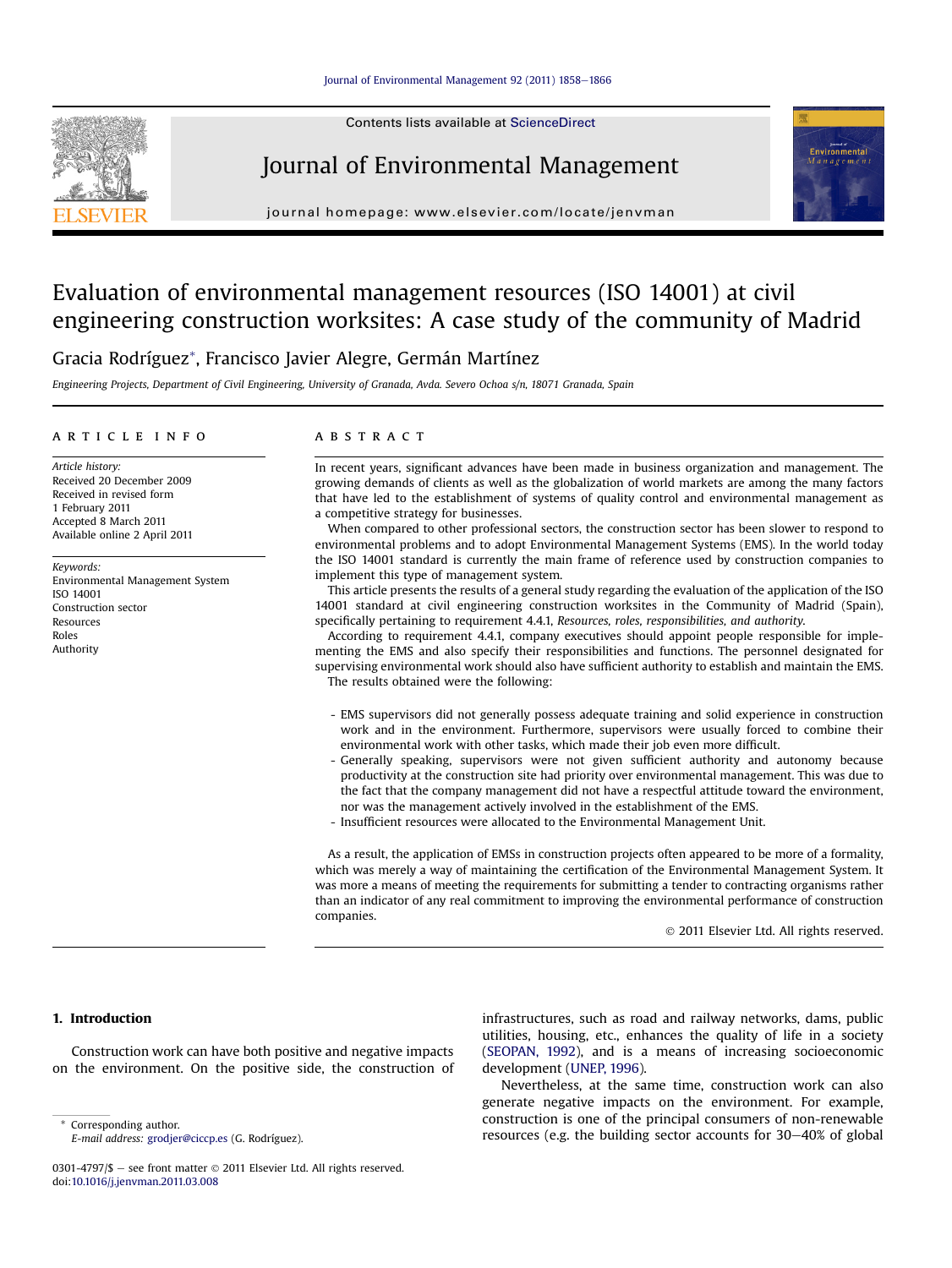energy use, [UNEP, 2007](#page--1-0)) as well as an important source of waste. It also contributes to the pollution of water and air, and leads to deforestation of the land ([UNEP, 1996\)](#page--1-0).

In comparison to other business sectors, construction has adopted relatively few measures to make building work more respectful of the environment. In fact, in Europe, the construction sector has lagged far behind others, when it comes to actively responding to and dealing with environmental problems (Griffi[th, 1996\)](#page--1-0).

Fortunately, construction firms are gradually becoming aware of the need to improve their environmental attitude and policies. They are beginning to realize that they must adapt their work to comply with increasingly strict national and international legislation. Furthermore, they must also respond to the public's growing interest in environmental problems and effectively satisfy market demands (Griffi[th, 1995, 1996](#page--1-0)).

Finally, as an increasing number of building developers have begun to include the adoption of EMS as a clause in their contracts, more and more construction companies have opted for incorporating this type of Environmental Management System ([Garrote de](#page--1-0) [Marcos and Mosqueda, 2002](#page--1-0)). In this sense, one of the main factors influencing the adoption of green specifications in construction is stakeholder involvement [\(Lam et al., 2009\)](#page--1-0).

Today, construction firms are motivated to implement the ISO 14001 EMS as a way of doing the following: (i) adapting to environmental legislation ([Fundación Entorno, 2003\)](#page--1-0); (ii) improving the public image of their firm ([Turk, 2009](#page--1-0)); (iii) improving environmental performance ([Fryxell and Szeto, 2002\)](#page--1-0); (iv) increasing environmental awareness of employees ([Fryxell et al., 2004; Turk,](#page--1-0) [2009; Matouq, 2000; Valdez and Chini, 2002\)](#page--1-0) as well as to meet market demands.

However, the primary motivation for the implementation of EMS in the construction sector is the demands of a changing market, followed by the desire to improve competitive strategies ([Fundación](#page--1-0) [Entorno, 2003; Ofori et al., 2002;](#page--1-0) [Porter and Van Der Linde, 1995](#page--1-0)). In contrast, the principal obstacle that companies generally encounter in becoming more environmentally friendly is the substantial investment required in both material and human resources [\(Sakr](#page--1-0) [et al., 2010; Ofori et al., 2002; Fundación Entorno, 2003](#page--1-0)).

Although, the opposite has also been argued for: improved environmental performance would induce cost savings and increase sales and thus improve economic performance [\(Schaltegger and](#page--1-0) [Synnestvedt, 2002](#page--1-0)).

Construction companies admit that they are often reticent to adopt measures for environmental improvement because they do not seem to lead to tangible benefits [\(Fundación Entorno, 2003](#page--1-0)).

In addition to, the establishment of EMS by construction firms is decisively constrained by the distinctive characteristics of this sector. For example, it is more difficult to apply an Environmental Management System at construction works because of their temporal and spatial variability.

One of the ISO 14001 requirements for establishing an EMS is the availability of resources and the definition of roles, responsibilities, and authority to guarantee its implementation. Since this requirement is so important for the Environmental Management System, its analysis and assessment can help to detect deficiencies in currently functioning EMSs in construction companies.

From an international perspective, Spain is one of the countries that leads the world in companies with ISO 14001 certifications ([Peglau, 2008\)](#page--1-0), and the Community of Madrid, is one of its most important regions.

This justifies the fact that this study focuses only on the Community of Madrid. More specifically, Madrid's geopolitical importance made it possible to regard the results obtained as sufficiently representative and generalize them to both a national and European context.

## 2. General framework for the establishment of EMS in the construction sector

## 2.1. Regulations

Currently, Spanish and European companies can establish, certify/register and/or evaluate an Environmental Management System according to one of the following two regulations:

- Regulation (EC) No 761/2001 (EMAS). This regulation was modified by Commission Regulation (EC) No 196/2006 taking into account the European Standard EN ISO 14001:2004.
- European regulation EN ISO 14001:2004 (identical to the Spanish UNE-EN ISO 14001:2004 and to the international regulation ISO 14001: 2004). This regulation is a revision of ISO 14001:1996 although the basic requirements of the EMS are the same in both versions. In other words, this new version (UNE-EN ISO 14001:2004) has the same structure as the previous regulation. Rather than incorporating new requirements, this document further clarifies and interprets those of the previous document. This means that organizations with an EMS system implemented or being implemented according to the ISO 14001:1996 standard should not experience excessive difficulties in the incorporation of new requirements [\(Hervás, 2005](#page--1-0)).

## 2.2. EMS requirements in ISO 14001: resources, roles, responsibilities and authority

ISO 14001 specifies the requirements for the establishment of an Environmental Management System. These requirements are organized in the following sections:

- General requirements
- Environmental policy
- Planning
- Implementation and operation
- Checking
- Review by the management

Regarding the implementation and operation of the EMS, the company management should guarantee the availability of resources (i.e. personnel, special skills, infrastructure, funding, and technology) [\(AENOR 2004\)](#page--1-0). Such resources are essential for establishing, implementing, maintaining, and improving the EMS.

ISO 14001 also requires companies to designate one or various management representatives with well-defined roles, responsibilities, and sufficient authority to guarantee the establishment and maintenance of the EMS ([AENOR, 2004\)](#page--1-0).

In any company, environment is a horizontal function, so that the successful implementation of an EMS requires the commitment of all organization employees. Environmental responsibilities should not be restricted to those environmental function responsibles, it must involve other areas of the organization ([AENOR,](#page--1-0) [2004; SEPI, 2000\)](#page--1-0). In fact, one of the strategies to improve the company environmental performance is to introduce environmental responsibilities in all job descriptions. Therefore environment is defined as a criterion for the selection of new employees ([Jabbour and Santos, 2008](#page--1-0)).

Construction sites are places of temporary work. The establishment of an EMS by construction firms requires the application of this Environmental Management System at the worksites where building projects are being carried out.

The correct operation of the EMS at the worksite is conditioned by a wide range of factors, such as the resources available to EMS